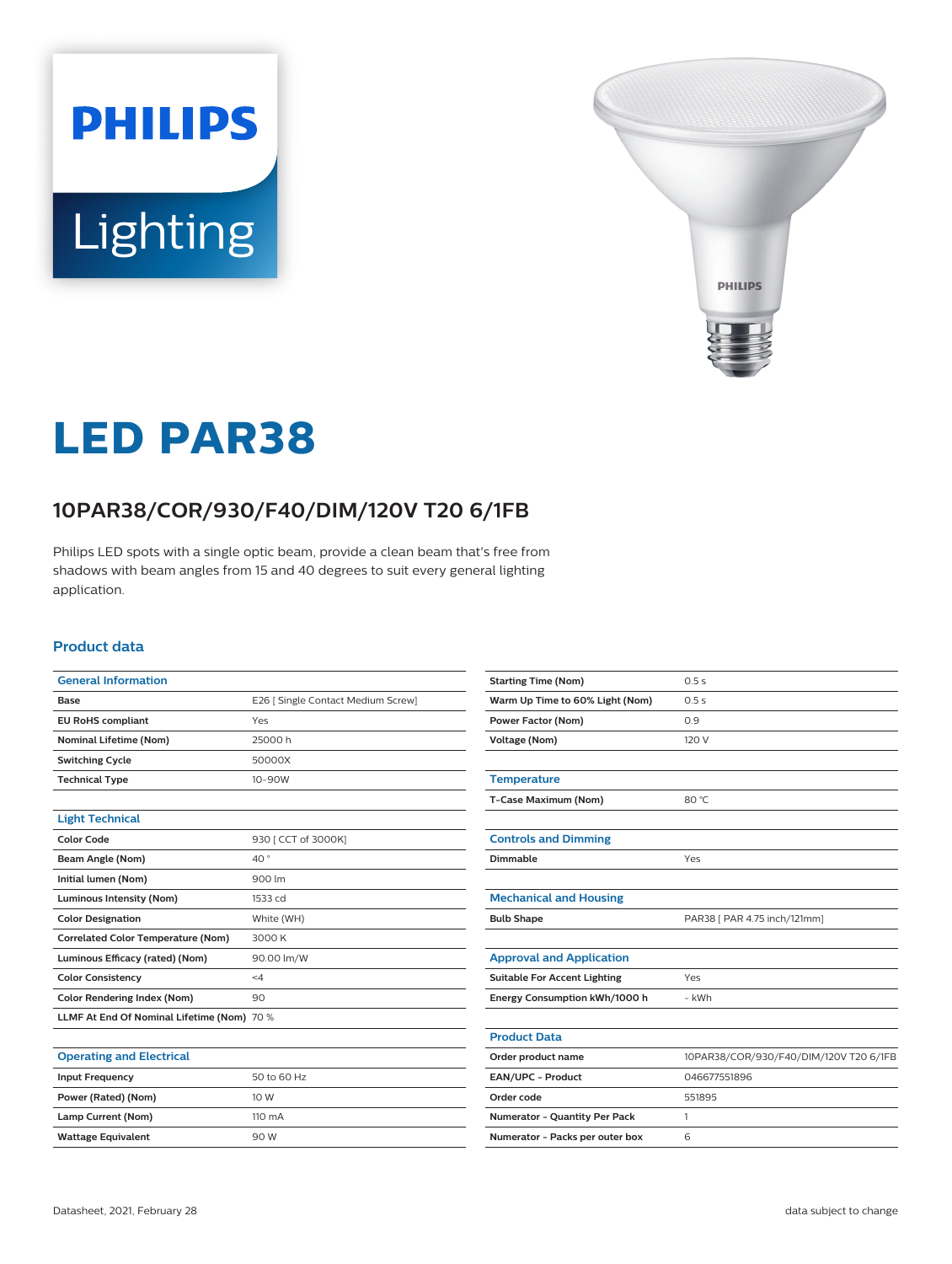## **LED PAR38**

| Material Nr. (12NC) | 929002238304 |
|---------------------|--------------|
| Net Weight (Piece)  | $0.385$ kg   |

#### **Dimensional drawing**



**Product D C** 10PAR38/COR/930/F40/DIM/120V T20 6/1FB 125 mm 131 mm

**PAR38 120V 10-120W 900lm 40D 3000K E26 D**

#### **Photometric data**





#### **LEDspots 10W PAR38 E26 930 40D**



**LEDspots 10W PAR38 E26 930 40D**

**LEDspots 10W PAR38 E26 930 40D**